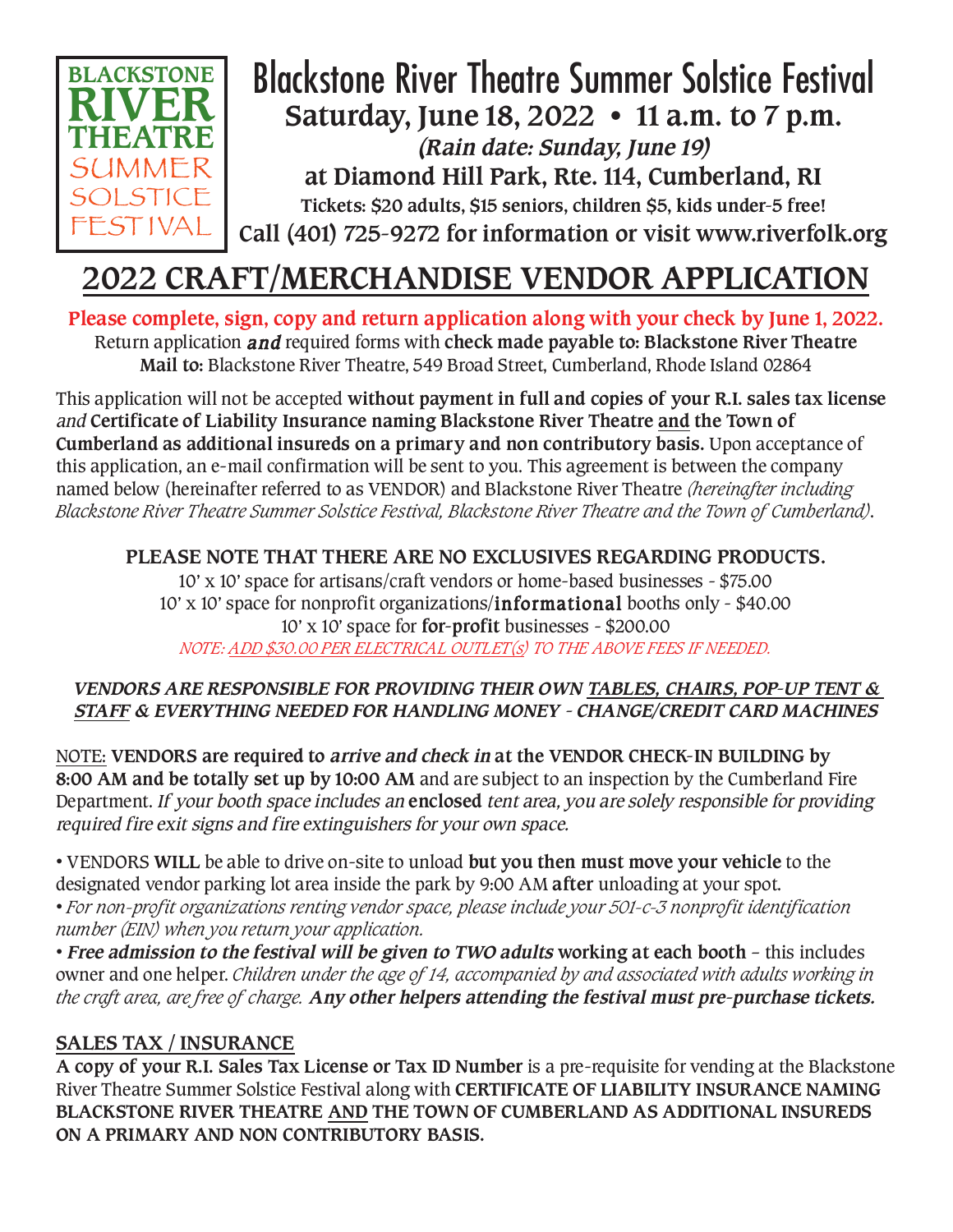#### **2022 BRT SUMMER SOLSTICE FESTIVAL CRAFT/MERCHANDISE VENDOR INFORMATION**

|             | Company Name |  |
|-------------|--------------|--|
|             |              |  |
|             |              |  |
|             |              |  |
|             |              |  |
| Type of     |              |  |
| 1. Premises |              |  |

The Blackstone River Theatre and Town of Cumberland do hereby lease and VENDOR does hereby rent from Blackstone River Theatre and Town of Cumberland, an area on the festival grounds (the Booth) designated by Blackstone River Theatre for the sale by VENDOR of its goods. The area assigned to VENDOR will be at the sole discretion of Blackstone River Theatre. VENDOR agrees to construct and maintain all displays within the perimeters of the 10 x 10 Booth space.

#### **2. Term**

The term of this lease shall be one day, commencing at 8:00 AM on June 18, 2022, and ending at the Festival's closing, 6:00 PM on June 18, 2022. **In the event of rain cancellation for June 18, 2022 (which will be determined by 5 PM on Friday, June 17)** the term of this lease shall be one day, commencing at 8:00 AM on June 19, 2022, and ending at the Festival's closing, 6:00 PM on June 19, 2022. VENDOR understands that this Agreement is for the term stated herein and that this Agreement imposes no obligation or liability on Blackstone River Theatre with respect to booth space rental in subsequent years. **VENDOR understands that this is an outside event and that rental fee is non-refundable even in the event of rain on both days. If FESTIVAL is cancelled on June 18, 2022, it will run on June 19, 2022, rain or shine.**

#### **3. Use of Booth**

VENDOR agrees that it will sell only those goods that have been approved in advance by Blackstone River Theatre Summer Solstice Festival. VENDOR understands and agrees that Blackstone River Theatre Summer Solstice Festival, in its sole discretion, may refuse at any time to allow VENDOR to display and/or sell any goods that for any rational reason Blackstone River Theatre Summer Solstice Festival deems inappropriate. Blackstone River Theatre Summer Solstice Festival will not be responsible for any financial loss incurred by VENDOR if any good(s) that were not approved in advance must be removed from the Vendor's Booth as deemed inappropriate. If VENDOR continues to sell any good(s) that it has been instructed to remove from the Booth, Blackstone River Theatre Summer Solstice Festival shall have the right to close the Booth for the remainder of the Festival without refund of space rental sale.

VENDOR further agrees that it will not use or permit the Booth to be used for any illegal, disorderly or improper purpose in violation of any rules or regulations of Blackstone River Theatre Summer Solstice Festival and the Town of Cumberland. VENDOR agrees to ensure that all structures will be constructed in a safe and secure manner. Blackstone River Theatre Summer Solstice Festival reserves the right to remove any unsafe displays at any time. Vendor agrees to keep the Booth neat, clean and free of debris at all times during the festival. **ALL VENDORS ARE RESPONSIBLE FOR TAKING AWAY ANY TRASH GENERATED BY THEIR BOOTH.**

#### **4. Licenses and Permits**

VENDOR shall obtain all licenses and permits required by any governmental authority in connection with the sale of VENDOR's goods or other goods at Blackstone River Theatre Summer Solstice Festival. If food is being served, VENDOR agrees that it will secure the necessary food permits as required by the Rhode Island Board of Health Dept. VENDOR further agrees that it will secure the necessary fire extinguishers as required by the Cumberland Fire Department, if booth set-up dictates.

#### **5. Hours of Operation**

VENDOR understands and agrees that the Booth must be set up and ready for operation by no later than 10:00 AM on June 18, 2022, (or no later than 10:00 AM on June 19, 2022, should a rain date be necessary.) **VENDOR's booth must be open at all times** during the operational hours of the Festival, 11:00 AM to 6:00 PM. (**NO BREAKING DOWN UNTIL 6 PM!)**